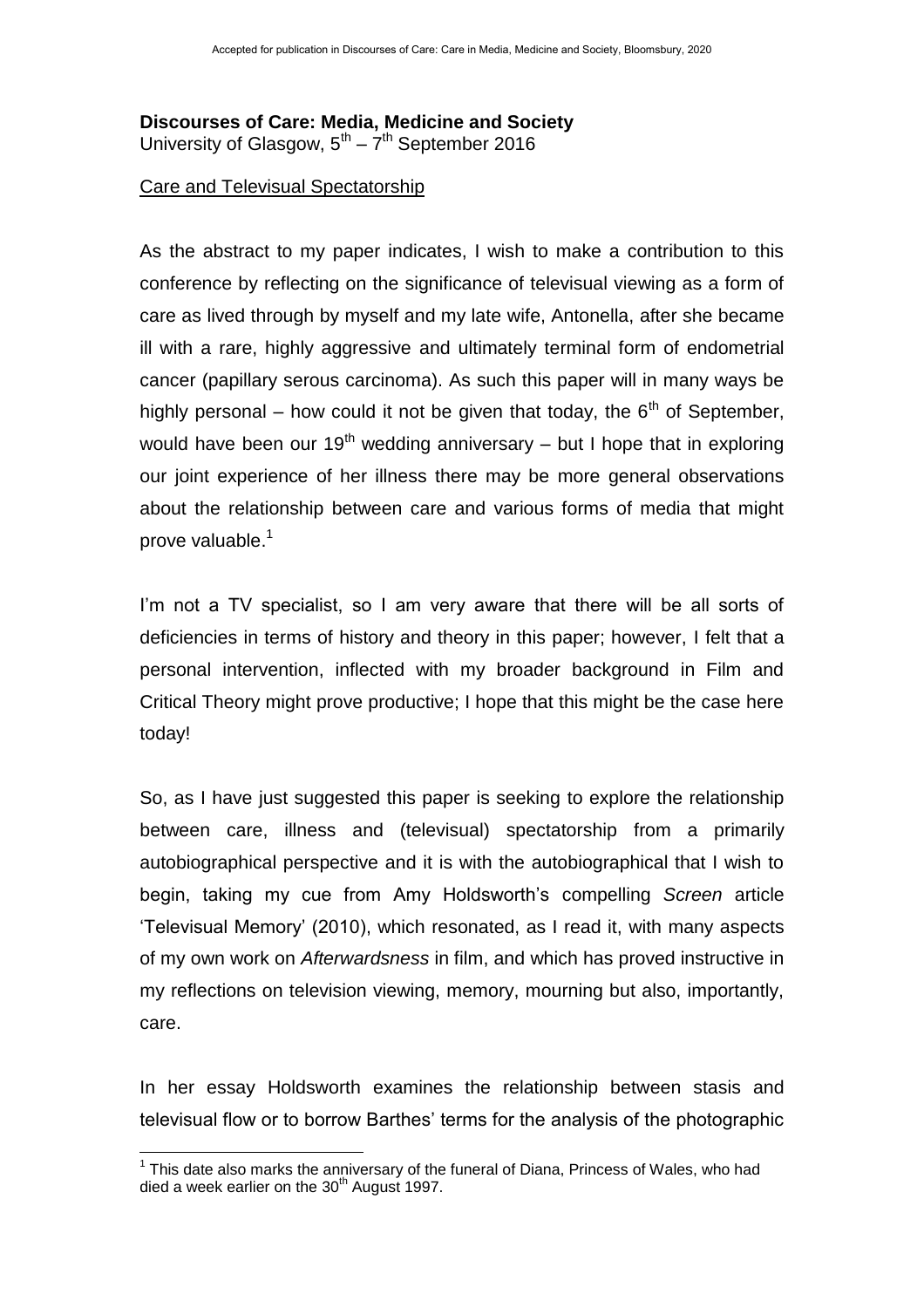image, the *studium* and the *punctum*, setting up an encounter between the unremembered 'flow' of television, as articulated by writers such as Fredric Jameson and Stephen Heath, versus its punctuated moments that provoke memory. Focussing initially on the 'memorial' episode or reflective montage as an exemplar of the relationship between television and memory, stasis and flow, Holdsworth extrapolates beyond these particular instances to argue more broadly for a productive relationship between television and memory; she suggests that moments,

'illuminate the role of memory in understanding how television works but they are also fragments which attempt to capture and magnify an experience of television. […] These moments of televisual memory reveal a complex relationship between feeling and understanding, where meaning is closely bound up both with the experience of the sequence itself and with the greater flow of television' (2010: 142).

She goes on to say that,

'we [may] think of the television viewing experience as one of accumulation, where viewing experiences and references are built up over time to form a kind of television autobiography' (Holdsworth 2010: 140).

Referring to the medical drama *ER* (NBC, 1994 – 2009), Holdsworth continues, 'what the sequence […] attempts to capture and reproduce are those "afterimages" and "moments" built up over a life lived across television' (2010: 140). Citing Barbara Klinger, she notes,

'as nostalgia involves an interplay between film narrative and the viewer's past, it ignites a chain of autobiographical associations, deeply affecting the process of comprehension … comprehension is not, then, simply the act of understanding the flow of narrative events or the stories' main theme. It lies, rather, in the connections set off while a text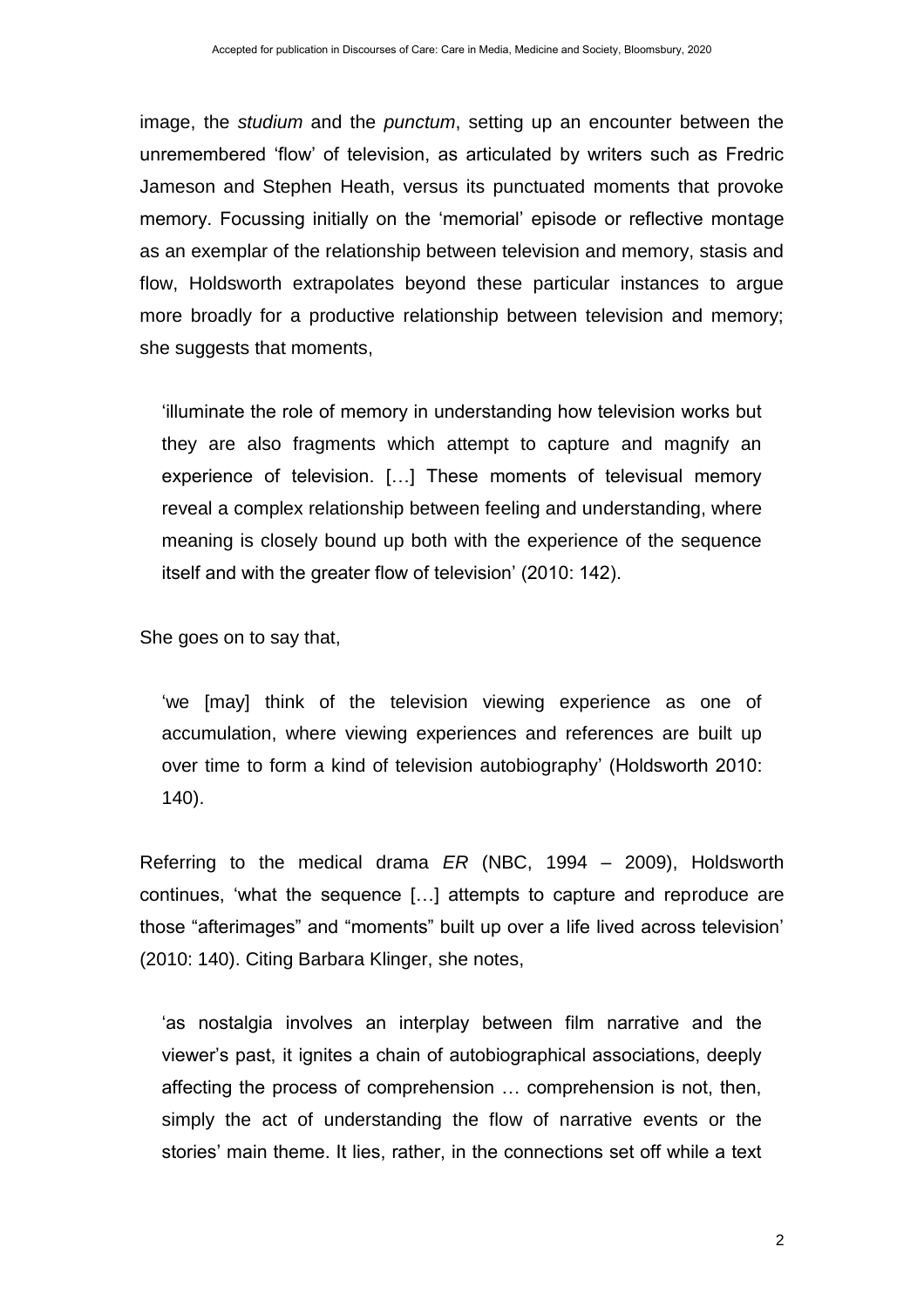is being read or viewed. Repeated encounters with the same films over time amplify associative possibilities' (2010: 141).

Holdsworth goes on to reflect that, 'these associative possibilities seem particularly pertinent when considering serial drama, in which cumulative narratives demand and reward certain levels of audience investment in character and diegesis, often over hundreds of hours of programming' (2010: 141).

I mentioned earlier that Holdsworth's article resonated with my own work on *Afterwardsness* in film and I want to move on to explore briefly that connection, again in both autobiographical and theoretical terms, in the next part of this presentation. This work began in 1994 with my PhD which was entitled, '*Nachträglichkeit* in Psychoanalysis and Film: A Paradigm for Spectatorship'. This project explored mourning and transience in some depth, and I am struck, from my position as a bereaved widower, by how it now takes on a renewed and rather poignant significance. I argued in this work that cinematic spectatorship might be structured by the temporality of deferred action or *Afterwardsness*, as Jean Laplanche has usefully translated the Freudian term *Nachträglichkeit*. Motivated by moments of 'trauma', in the loosest sense of the word, what Laplanche calls 'enigmatic signifiers', I proposed that the spectator unconsciously de- and re-translates these signifiers both during and after their viewing. Memory, recollection, becomes a fundamental component of the spectatorial experience whether conscious or unconscious. Those moments that remain, often unbidden, after we have viewed a film, that return, sometimes for days, are the after effects, the reworked signifiers, 'traumatic', arguably because they require attention.<sup>2</sup> These are the 'cinephiliac moments' that Christian Keathley has written about so elegantly. They are also similar to the 'connections', the 'associative possibilities' that Klinger refers to. The autobiographical, then, is both televisual in the way that Holdsworth suggests but also personal in its access to both conscious and unconscious memories.

 2 This is Barthes' *punctum*, the element that stands out from the ground of the *studium*, that forces the attention of the spectator.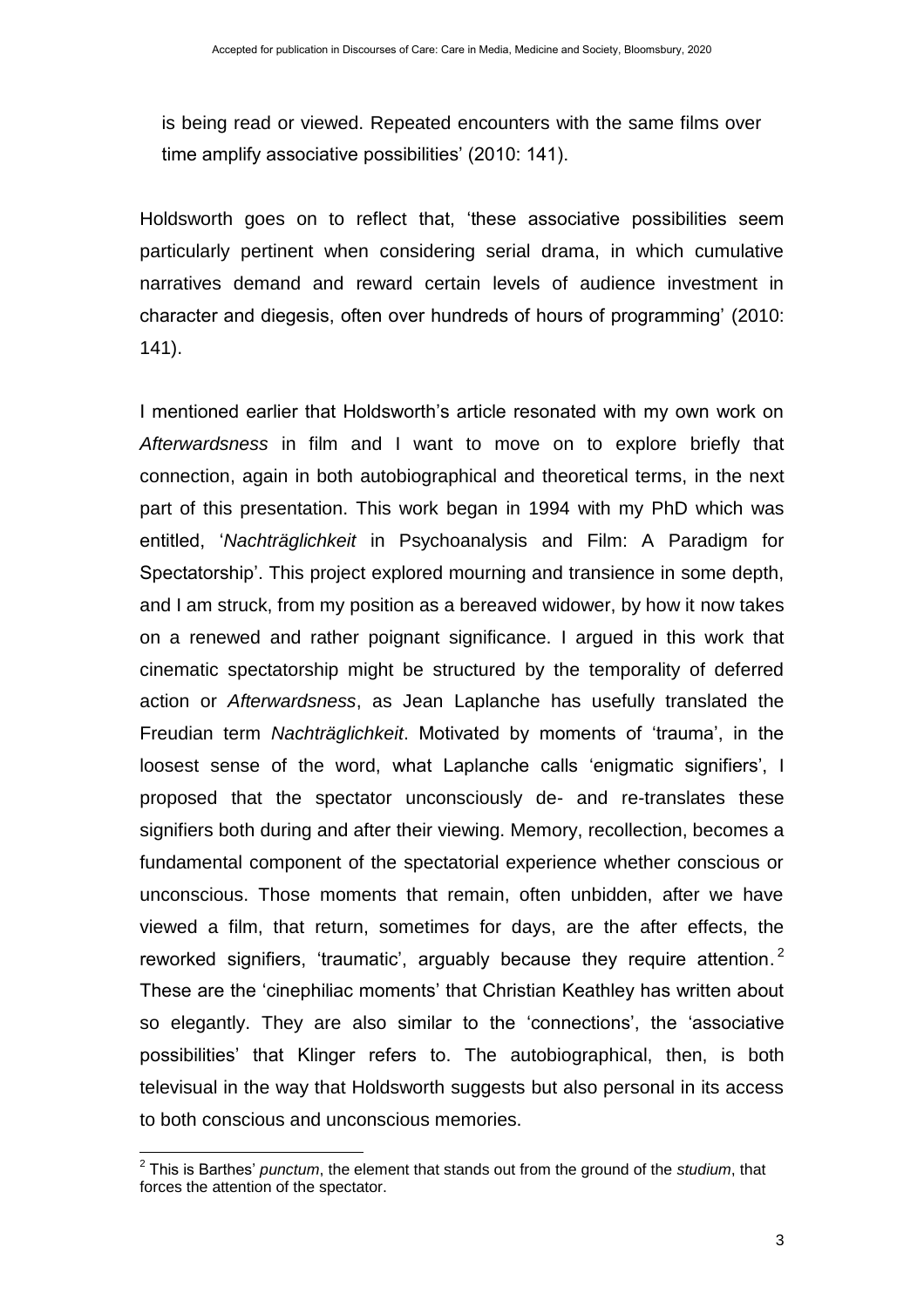This idea that viewers form personal televisual autobiographies constructed out of their individual televisual viewing histories, allied to their broader lives is absolutely relevant to the experience that Antonella and I had watching *Frasier* (NBC, 1993 – 2004; Channel 4, 1994 – ) at various points in our lives. I first began to watch the series when it was aired on Channel 4 in 1994, the year in which I moved from London to Bradford to undertake a PhD. Antonella also started to watch it at this point too but as an existing viewer of *Cheers*, familiar with the character of Frasier Crane. My viewing was bound up with the regular and repeated pleasure of Antonella's arrival in Bradford for the weekend from London, where she had remained working and living with her parents, but it was at the same time filled with a sense of loss too, the intense sense of loss that I would experience on her return to London on a Sunday evening. In a no doubt familiar sensation those weekends were often permeated by the present experience of a future anticipated loss. Similarly my viewing of *Frasier* with Antonella during her illness was inhabited by that same feeling of the transience of the experience and its pleasure, and the knowledge of her impending death that I had in effect already begun to mourn. (When someone is terminally ill the mourning often begins while they are still alive, as one mourns a future that will no longer happen, as one prefigures the loss of that person). The importance of every moment becomes intense, freighted with the unacknowledged spectre of death. I became very conscious of the importance of holding onto moments in the present knowing that they would not last or exist in the future, moments that included televisual spectatorship more generally and *Frasier* in particular. As Antonella's mobility was increasingly compromised as the cancer attacked her spine and eventually paralysed her, so her universe contracted and the 'care' offered by individual and shared televisual spectatorship became ever more valuable. Our spectatorship of the series was an accumulative experience of the kind described by Holdsworth, stretched over a lengthy period of time, in our shared past, that became part of both an individual and a conjoined televisual autobiography and which was then resurrected, so to speak, to function as a form of almost palliative care as we faced Antonella's increasing immobility and the development of her illness. It is also the case, of course, that our re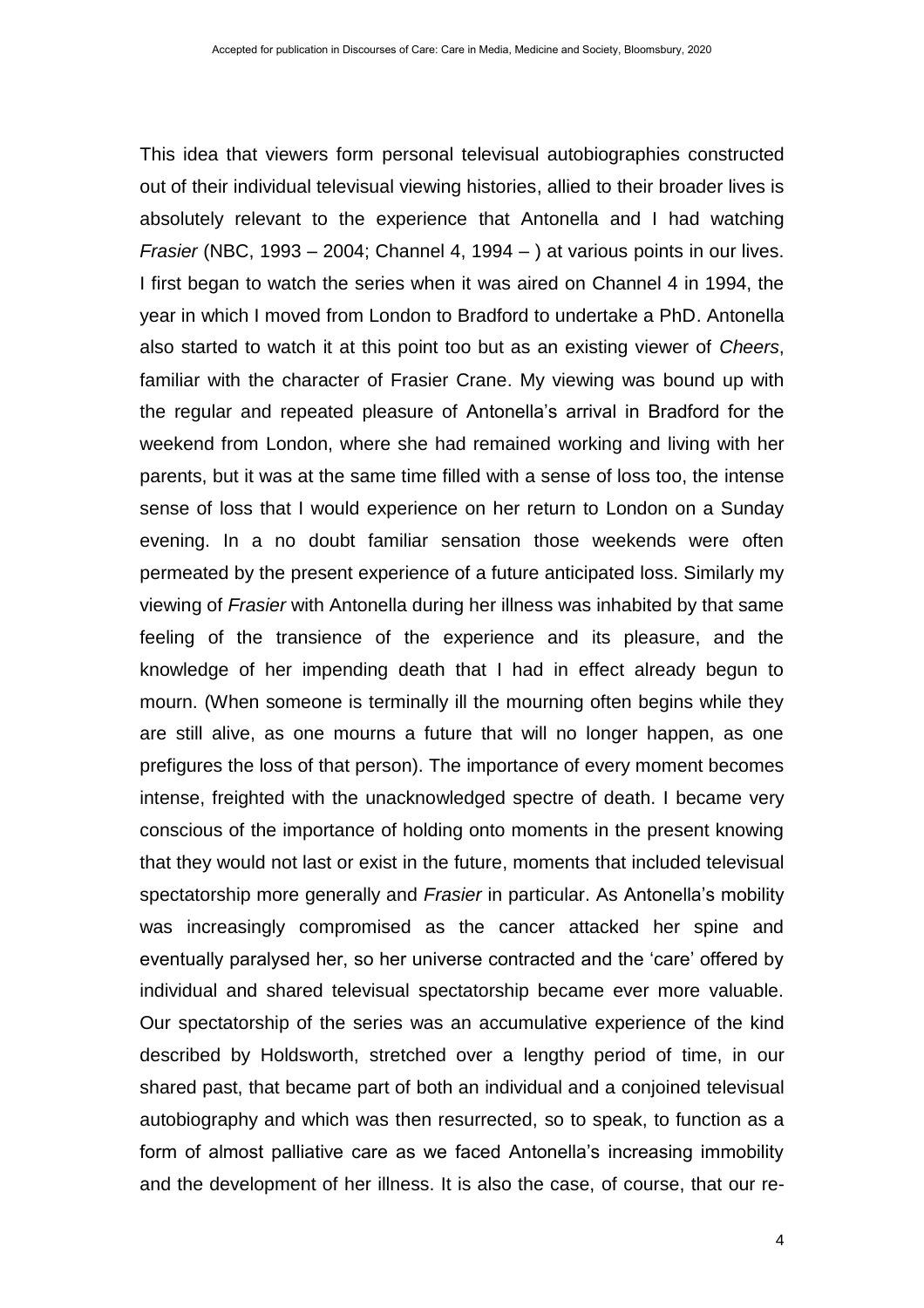viewing of *Frasier* together while Antonella was ill has become a further part of my personal televisual autobiography, of which this paper has now also become a part. For over three years since Antonella died our *Frasier* boxed set has set on a shelf in our bedroom, with the last disc that we had viewed together still pulled to one side in its packaging as a reminder of where we had got to with our viewing. That visual marker functioned almost as a kind of memorial as it marks the period of Antonella's death: *Frasier*, Season 3, Disc 4. It is only as I began to write this paper that I was able (forced, in effect) to return to view the episodes that we had re-watched together, something that proved immensely difficult to contemplate but actually intensely pleasurable once I did actually begin to watch the series once more.

While Antonella was ill we would generally watch *Frasier* sitting together in bed with Antonella propped up using a special backrest provided by occupational therapy. During her illness there had been a necessary transformation of the way space in the house was used. As Antonella became bed bound, paralysed – and before we had a hospital bed installed downstairs – she was forced to remain in our bedroom, which became her primary living space and the space in which we viewed all of our TV, having previously not had one at all in the bedroom.<sup>3</sup> Meals were now eaten in this space, which became in effect the main living space in the house with Antonella still at its centre, although her presence downstairs (and in the kitchen specifically) was still felt as a loss, a decentering. One of the most important dimensions of this changed circumstances for our televisual viewing was the fact that we were sharing an intimate space together in which the pressures and realities of care could be put to one side for a brief period to be replaced by the television as a form of virtual care but at the same time we could share physical contact, laugh together, talk etc. As Holdsworth and Lury note in their recent article on 'peripheral viewers and care', 'care is not necessarily verbal: "It may involve putting a hand on an arm at the right moment, or jointly drinking hot chocolate while chatting about nothing in particular" (2016: 190). Sitting together viewing in this way would also trigger memories – part of our shared

 3 Historically, Antonella would watch television downstairs and come up to bed at 2.00 or 3.00 in the morning because I found it a distraction and preferred to read before sleeping.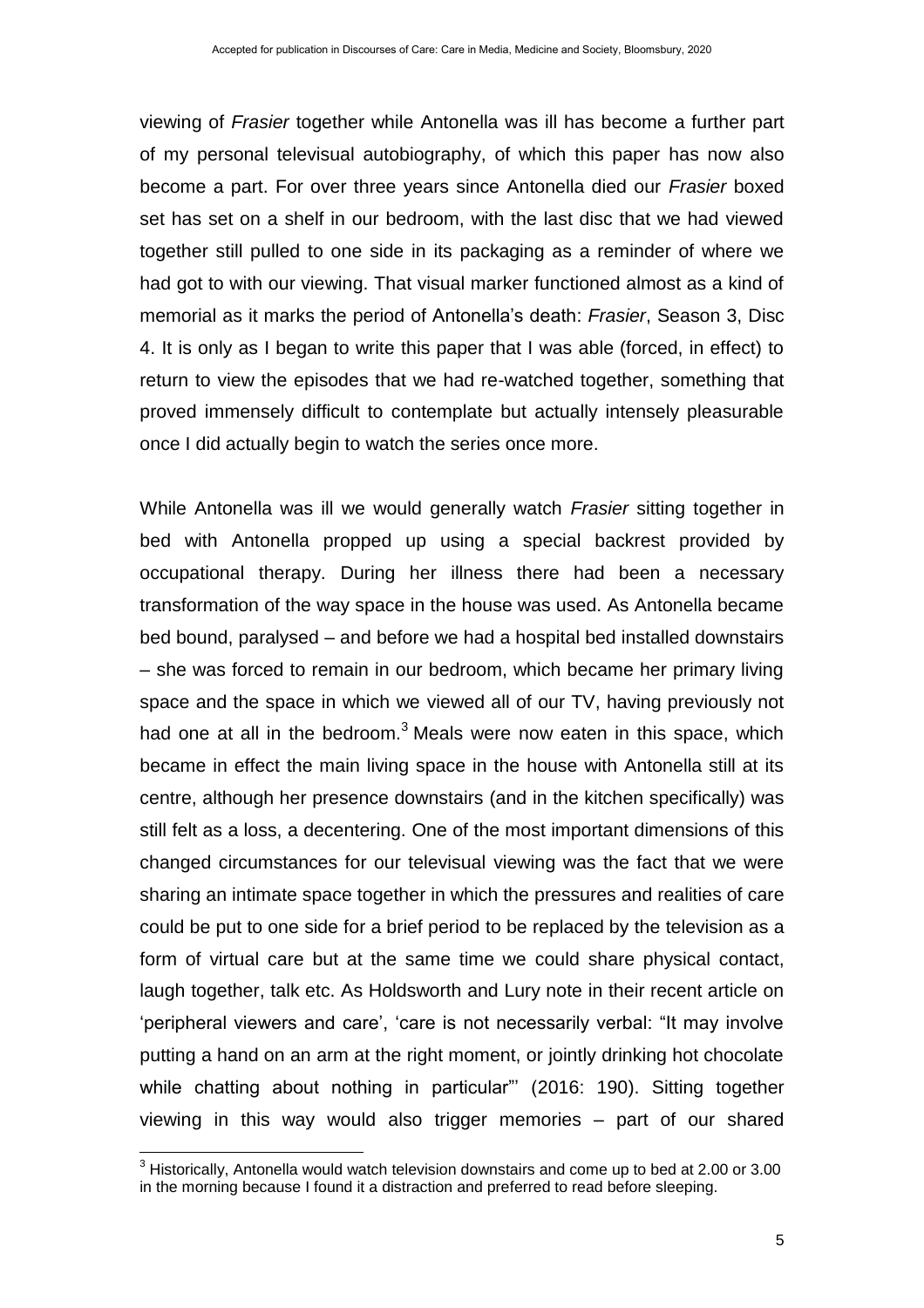biography – sometimes connected directly to, or prompted by, the viewing of *Frasier* but often entirely unrelated. But these memories become a little like the 'hand on an arm', they take on a significance because they function to reassure or to comfort and/or to bring pleasure. I remember at this time that Antonella developed a craving for caramel flavoured rice crackers and so I was always buying them whenever I saw them and our viewing was often punctuated by crunching as she ate them. After she died I was struck by how many packets of these crackers I had ended up storing (knowing that I would never eat them as I don't like them) and which I kept until eventually they went beyond their sell by date and I binned them. Holdsworth and Lury suggest ultimately that 'television in certain instances [...] is a caring technology' (2016: 190) and borrowing the term 'small pleasures' from Feder Kittay they argue that it is the 'routine qualities, repetitions and diversions [of texts] that reflect and articulate the important relations of care' (2016: 190). There is also, arguably, an element of care for the future self through the making and retaining of resonant memories, so important in a situation such as that which faced Antonella and I. Perhaps the most important product of Antonella's illness was the simple sharing of time; since the birth of our twins in 2002 that was something we'd had less of for each other but ironically Antonella's illness afforded us this in unexpected ways. Waiting together to see her oncologist became an occasion to spend valuable time together, despite the frustrations of the frequent and lengthy delays to be seen; simply sitting or lying together in front of the TV therefore became similarly significant. Faced with terminal illness there is an imperative to take the most from any given situation, to properly notice and engage fully with the 'small pleasures', to share time, laughter, pleasure and love.

Antonella was someone who had always used television as a kind of care. She would always fall asleep to the TV in the evenings and would use it as a means to relax and unwind. Arguably, it also reflected her Italian cultural heritage where television had a far more central place in the home than I was used to as a boy. My own experience privileged reading over television and while I was growing up TV was a relatively rare 'treat' with viewing proscribed and organised. As a boarder at a public school I had limited access to TV in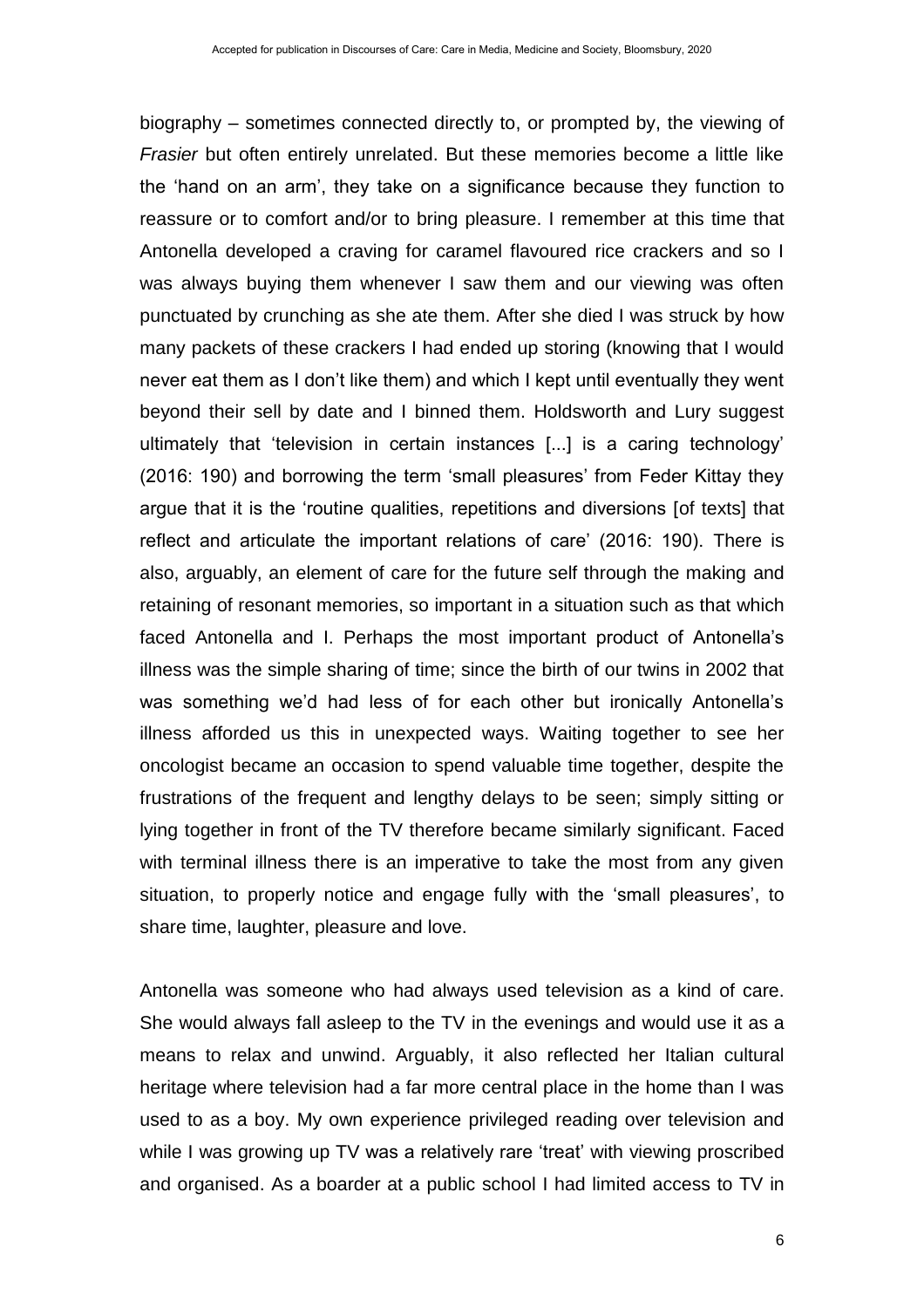any case so my televisual autobiography or history was very different to that of many of my peers. This meant that my relationship to television was a relatively distant one, although those programmes that I was able to watch I bonded with perhaps in an especially intense way. After such a repressive early approach to TV, it is perhaps not so surprising that I became a film academic! My relationship with Antonella, who I met when I was 19, just over a year after I had left school, engendered a shift in my approach to television and her influence softened my fairly rigid class bound viewing habits. Antonella's illness and our collective viewing produced a significant further shift in my relationship with TV and my viewing and appreciation of it. I have fond memories of Antonella watching series such as *Hill Street Blues* (NBC, 1981 – 87), *Cagney and Lacey* (CBS, 1981 – 88), *The Equalizer* (CBS, 1985 – 89) and *Cheers* (NBC, 1982 – 93) when I first knew her; she introduced me to *The Equalizer*, for example and to *Cagney and Lacey*, although I could never get excited by *Cheers*, despite its importance for *Frasier* (NBC, 1993 – 2004; Channel 4, 1994 – ), which as I have described became a real favourite for both us.

As I begin to work towards the closing section of this paper I would like to consider what it was about *Frasier* that made it so compelling. It is a sitcom that received plaudits and awards for the quality of its writing and certainly that was a key element of the pleasure that Antonella and I took in viewing it but the characters themselves are so well crafted that they also become familiar and to some degree comfortably predictable in their traits. What Frasier also represents is a family, one in which care sits at its centre. Martin Crane, a widower and an ex-policeman has been shot and injured as part of the series backstory. He is cared for by Daphne Moon, originally from Manchester and the person who regularly pricks the pretentiousness and theb pomposity of Frasier and his brother Niles Crane. Frasier himself is also involved in 'care' of course, as a radio psychiatrist, dispensing advice to the listeners who call into his show. In an early episode, 'Death becomes Him' Season 1, Disc 2), which I remember being difficult for Antonella (and me to some extent) to view, Frasier comes face to face with his own mortality when a doctor that he has arranged for his father to see, dies suddenly. Angry at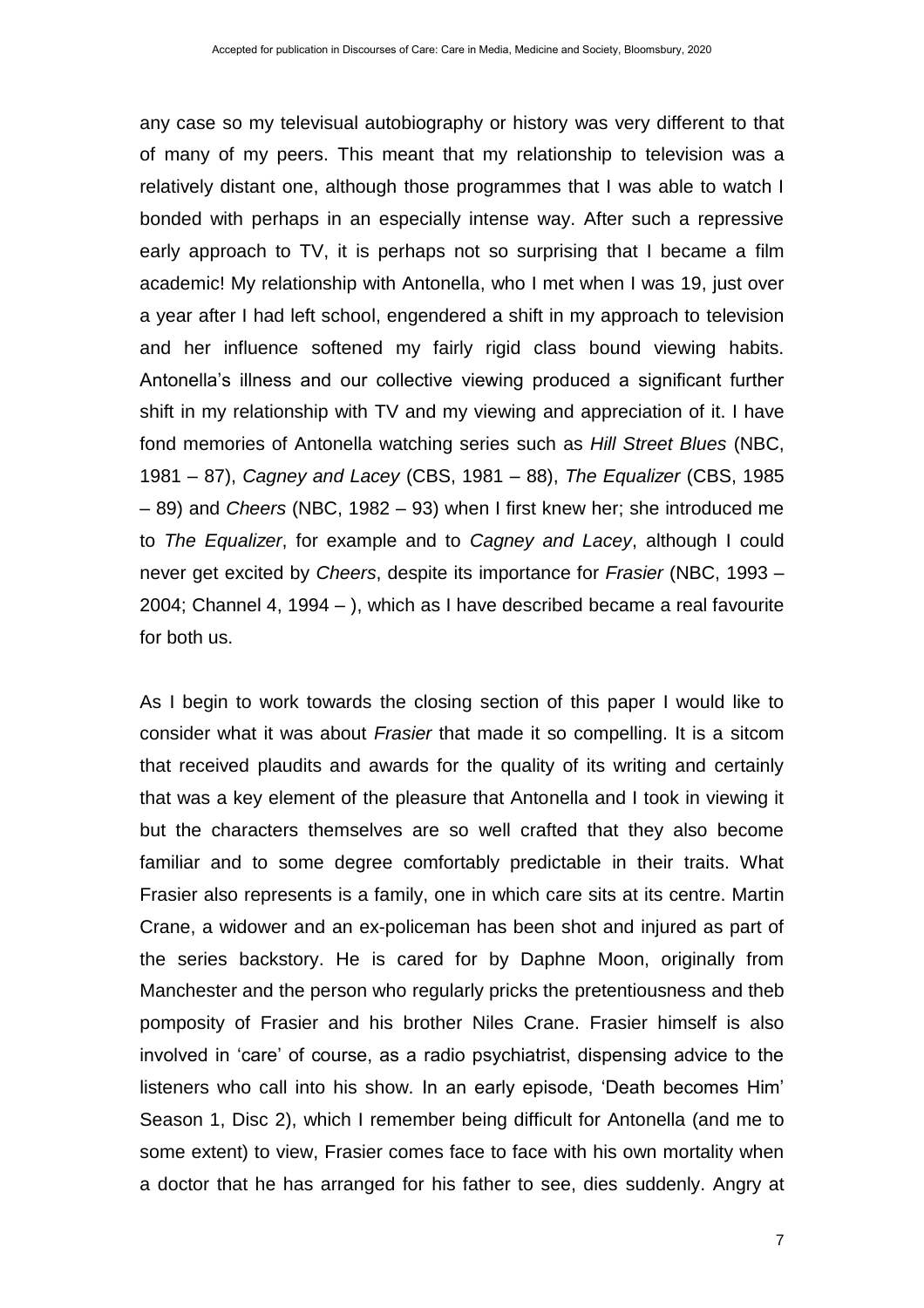being kept waiting for the appointment Frasier becomes contrite when he discovers the reason for the doctor's absence. Anxious that he too might die like this similarly aged doctor, Frasier resolves to try to find out what has caused the death in the hope that he might be able to differentiate this man from himself and therefore reassure himself that he is not in any imminent danger. In the scene that I hope to show you if I have time, Frasier visits the doctor's funeral wake and in typical Frasier fashion blunders embarrassingly amongst the guests, eventually meeting the doctor's wife. The scene portrays the earnest, pompous, self-obsessed Frasier but we also see the wise, caring Frasier 'from the radio', dispensing advice and quiet, gentle comfort...

## Clip: 6 minutes 55 seconds

At the end of the clip Frasier's advice echoes Kittay's 'small pleasures' referred to earlier in relation to care, as he suggests to the bereaved widow that the best we can do is to 'live for the little joys and surprises that life affords us'.

The way that I watch TV now has been hugely influenced, shaped by, the viewing that I did with Antonella while she was ill and in many ways I have been (and continue to be) 'cared' for by those programmes that I have watched and which have had an incredibly powerful effect on me. Perhaps the most important of these has been *Battlestar Galactica* (NBC, 2004 – 2009), which is, of course, a series that is profoundly shot through with loss. The protagonists are searching for some kind of future that can move them beyond the loss of their home planet to a new world on which they can rebuild their lives. It is also a narrative that charts the demise of a key character, President Laura Roslin (Mary McDonnell) as she eventually succumbs to cancer in the very final episode. I discovered this series shortly after Antonella died in April 2013 and it sustained me during that summer. I would watch it every evening after my children, Emily and Toby had gone to bed and I would escape entirely into its fictional universe, channelling my grief in and through each episode and the broader narrative arc of the series. I had never been so profoundly affected by a television programme in my life and it is clear that my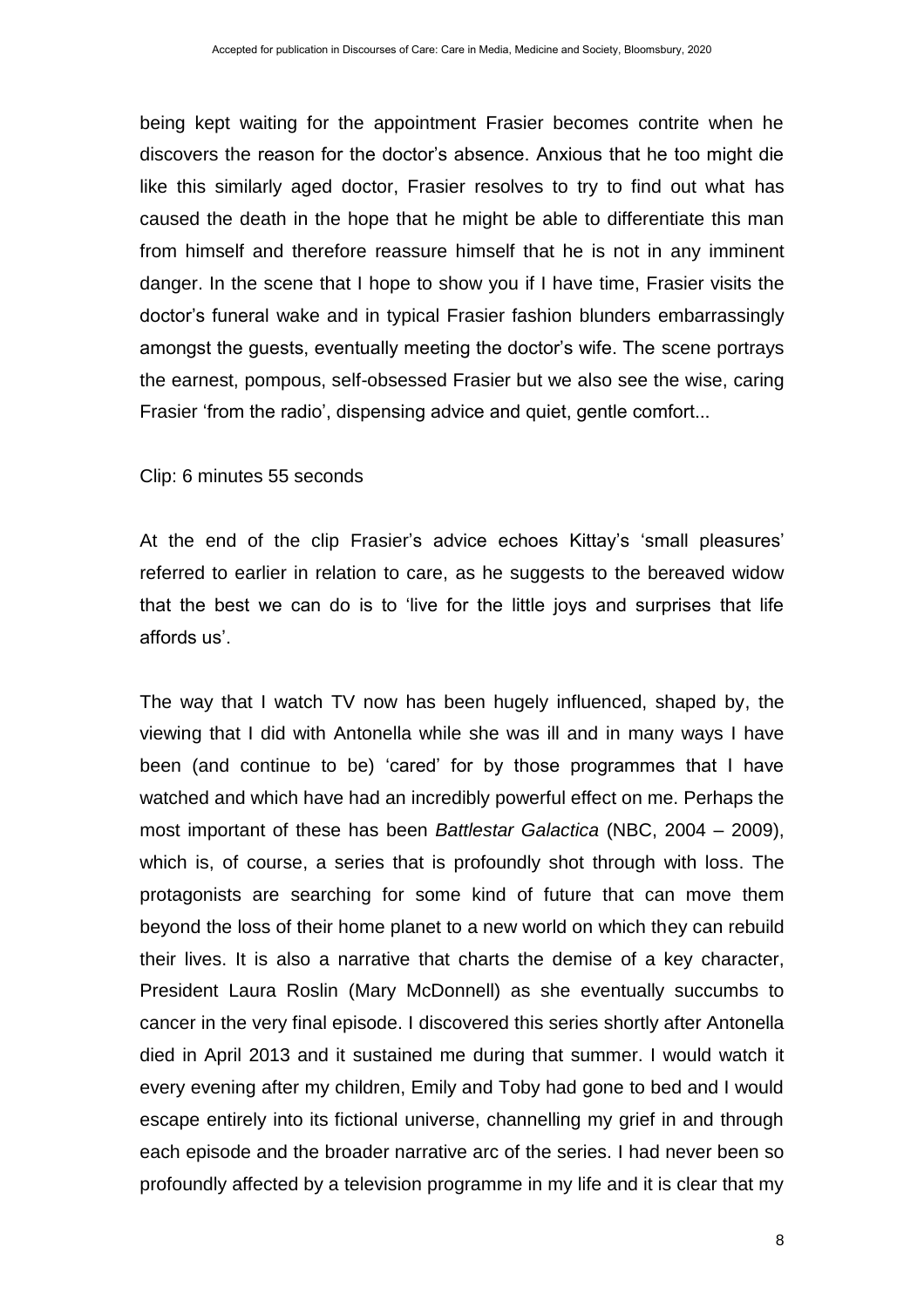relationship with *Battlestar Galactica* was tied ineluctably to my grief. As I returned to work at the start of the new academic year I found that I had less time to view *Battlestar* and gradually the intensity began to wane; however, it continued to carry a significant affective charge and I became reluctant, almost frightened, to finish viewing the series. It was only this summer – three years on – that I viewed the final episodes, evidence undoubtedly of me wanting to hold on to Antonella – to not let go of the Antonella who still felt strangely close by immediately after her death – but also to hold onto the care that the series offered me, as well as to not have to experience the loss that its conclusion would cause me.

The freighting of memory in relation to the viewing of *Frasier* by Antonella and me and my own memories in relation to her, as well as our experience of collective viewing and the moments – often extended – of TV that I have referred to in this paper would tend to bear out Holdsworth thesis in realtion to 'televisual memory' but the amplification of grief and mourning offers an intensification of it. This has been a challenging paper to write. It has been difficult to balance the personal with the academic and the return to viewing *Frasier* has not been easy, although it has as I said been gratifyingly pleasurable. However, it has been therapeutic to think about and write about a period during Antonella's life and my life, where despite facing a terrifying and often painful future we shared innumerable 'small pleasures', not least of which was the love that we had for each other...